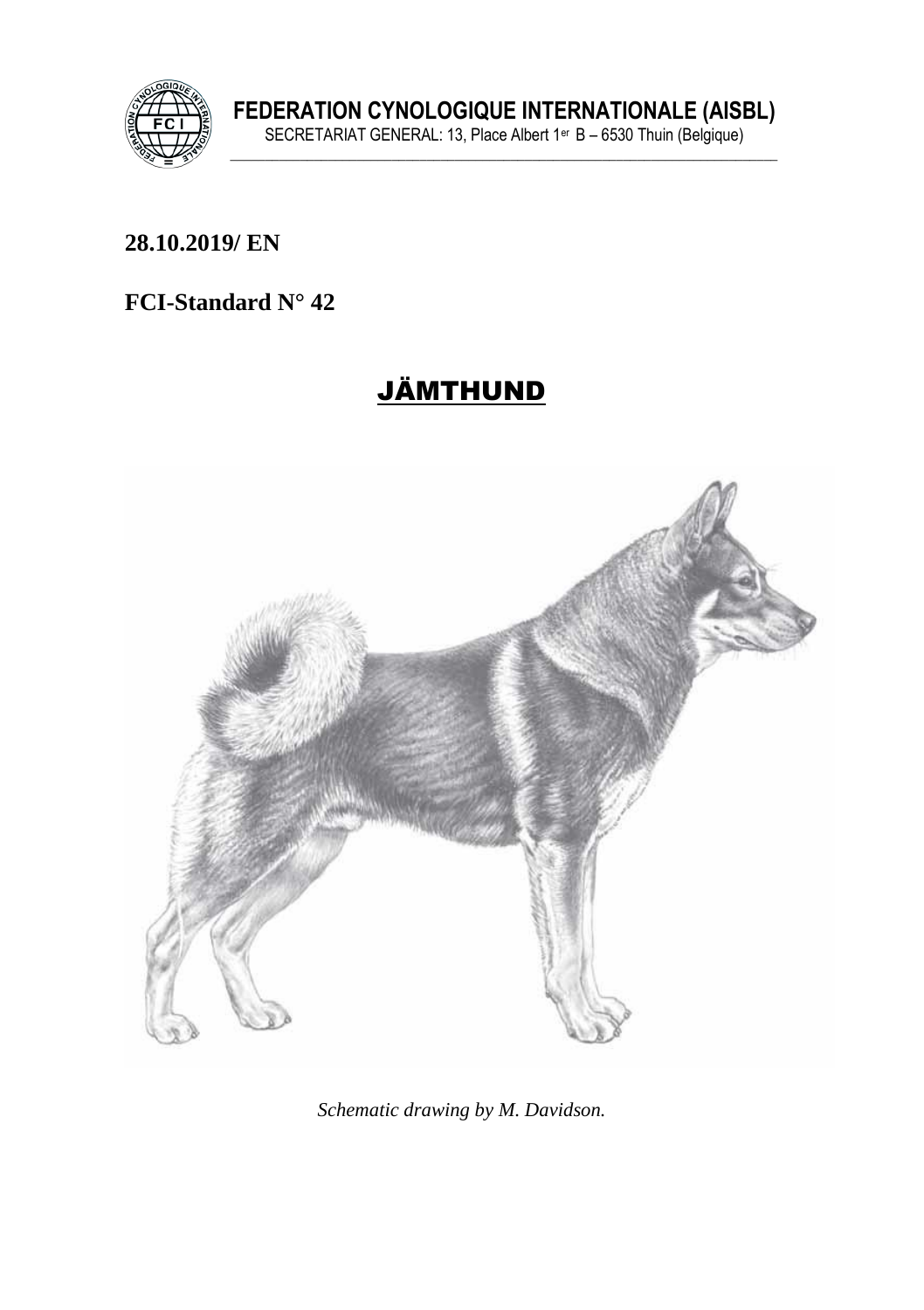**TRANSLATION**: Mrs. Renée Sporre-Willes. Official language (EN).

### **ORIGIN**: Sweden.

### **DATE OF PUBLICATION OF THE OFFICIAL VALID STANDARD**: 04.09.2019.

**UTILIZATION**: Hunting dog. **Mainly used for hunting elk, but also used for hunting bear and boar.**

| Group 5 Spitz and primitive type. |
|-----------------------------------|
| Section 2 Nordic Hunting Dogs.    |
| Working trial only for the Nordic |
| countries (Sweden, Norway and     |
| Finland).                         |
|                                   |

**BRIEF HISTORICAL SUMMARY**: The Jämthund was only **officially** recognized in 1946, although it is a very ancient type of dog that has been known since the North of Sweden was populated. The reason for the late recognition is that the smaller Norwegian Elkhound and the Jämthund were judged as the same breed. This situation eventually turned out to be impossible. The Jämthund is mainly used for hunting elk but it is also used for bear, **boar** and lynx. **The breed is expected to, under considerable time intensely, bay the game which requires dogs with great strength and endurance.**

**GENERAL APPEARANCE**: Large, rectangular spitz, clean-cut, strong, substantial but also agile and with a good stature. Body must not give the impression of being long, nor be too heavy.

**BEHAVIOUR / TEMPERAMENT:** Courageous and energetic but also stoically calm.

**HEAD**: Clean-cut and longish, proportionally broad between the ears.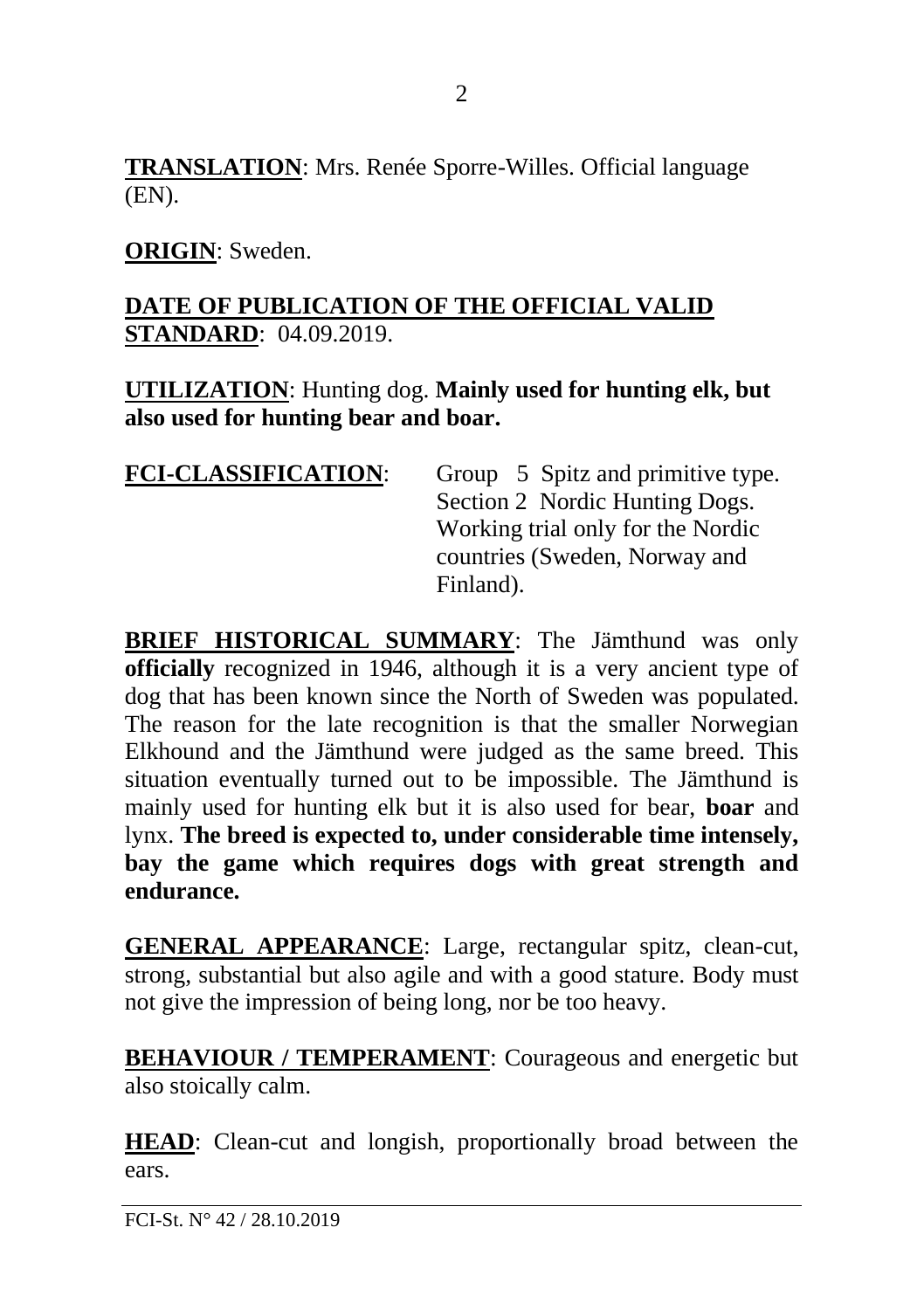### CRANIAL REGION:

Skull: Slightly arched. Stop: Well defined but not too deep.

#### FACIAL REGION:

#### **Nose: Black, wide with well opened nostrils.**

Muzzle: Muzzle, measured from stop to nose, slightly shorter than from stop to occiput. Evenly tapering towards tip of nose. Muzzle must not be snipy, neither when viewed from above **or** from the side. Nasal bridge straight, broad and strong.

Lips: Tight fitting.

Jaws/Teeth: Scissors bite.

### Cheeks: **Muscled but not overly bulging.**

**EYES**: Slightly oval in shape, brown with keen but calm expression.

**EARS**: High set, perfectly erect, pointed and sensitive in use, slightly longer than width at base. Inside of ears well covered with hair.

**NECK**: Long, clean-cut, powerful with good reach.

**BODY**: Powerful and clean-cut, slightly longer than height at withers.

Topline: Straight and slightly sloping from withers to croup.

Loin: Broad and well developed.

Croup: Broad and only slightly sloping.

Chest: With good depth and well sprung ribs.

Underline and Belly: Belly slightly tucked up.

**TAIL**: Set high, of medium length and of even thickness. Carried **low in a loose** curl, over the **thigh**. Densely coat**e**d, but without fringe.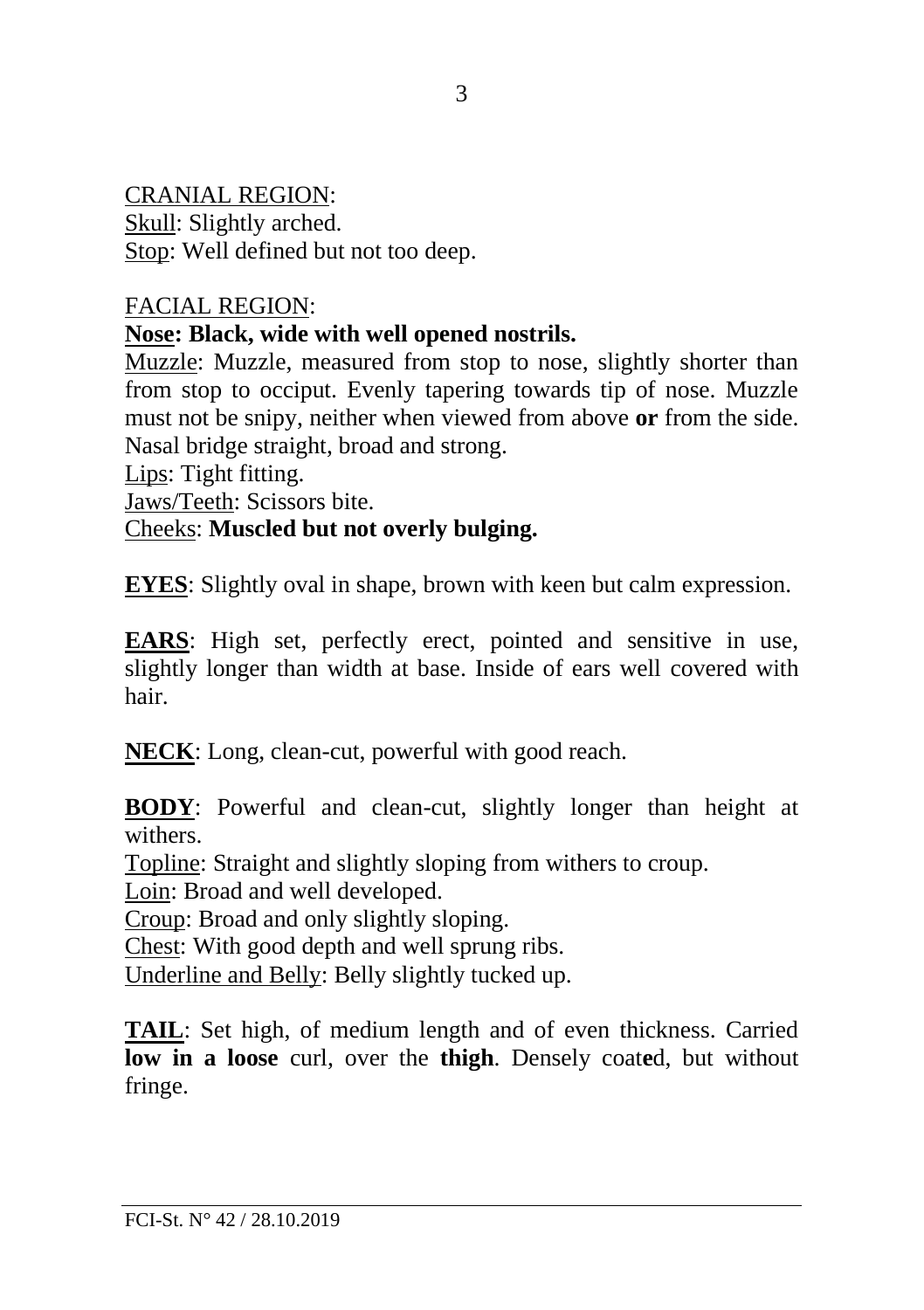### **LIMBS**

FOREQUARTERS: Shoulder: Shoulder blade long, well laid back. Elbow: Close to chest. Forearm: Straight, clean-cut and with strong bone. **Metacarpus (Pastern): Strong with slight slope.** Forefeet: Strong, somewhat oval, pointing straight forward with

tightly knit toes.

#### HINDQUARTERS:

General appearance: Parallel when viewed from behind.

**Thigh: Broad and well-muscled.**

Stifle: **Noticeably w**ell angulated.

**Lower thigh: Strong and well-muscled.**

Hock joint: **Noticeably w**ell angulated.

**Metatarsus (Rear pastern): Strong and not set too high.** Hind feet: **Strong, somewhat oval, pointing straight forward with** 

**tightly knit toes.**

**GAIT / MOVEMENT**: Powerful, free, with good reach. On the trot, **almost** «single tracking».

### **COAT**

Hair: Topcoat rather close lying but not flat. Undercoat short, soft, light, preferably cream coloured. Coat smooth on head and front of legs, longer on neck, chest, tail and backside of legs and thighs.

Colour: Lighter and darker grey. Characteristic markings: light grey or cream coloured on sides of muzzle, cheeks, throat, chest, belly, legs and under the tail.

### **HEIGHT**:

Height at withers: Size for males: 57-65 cm. Ideal 61 cm. Size for females: 52-60 cm. Ideal 56 cm.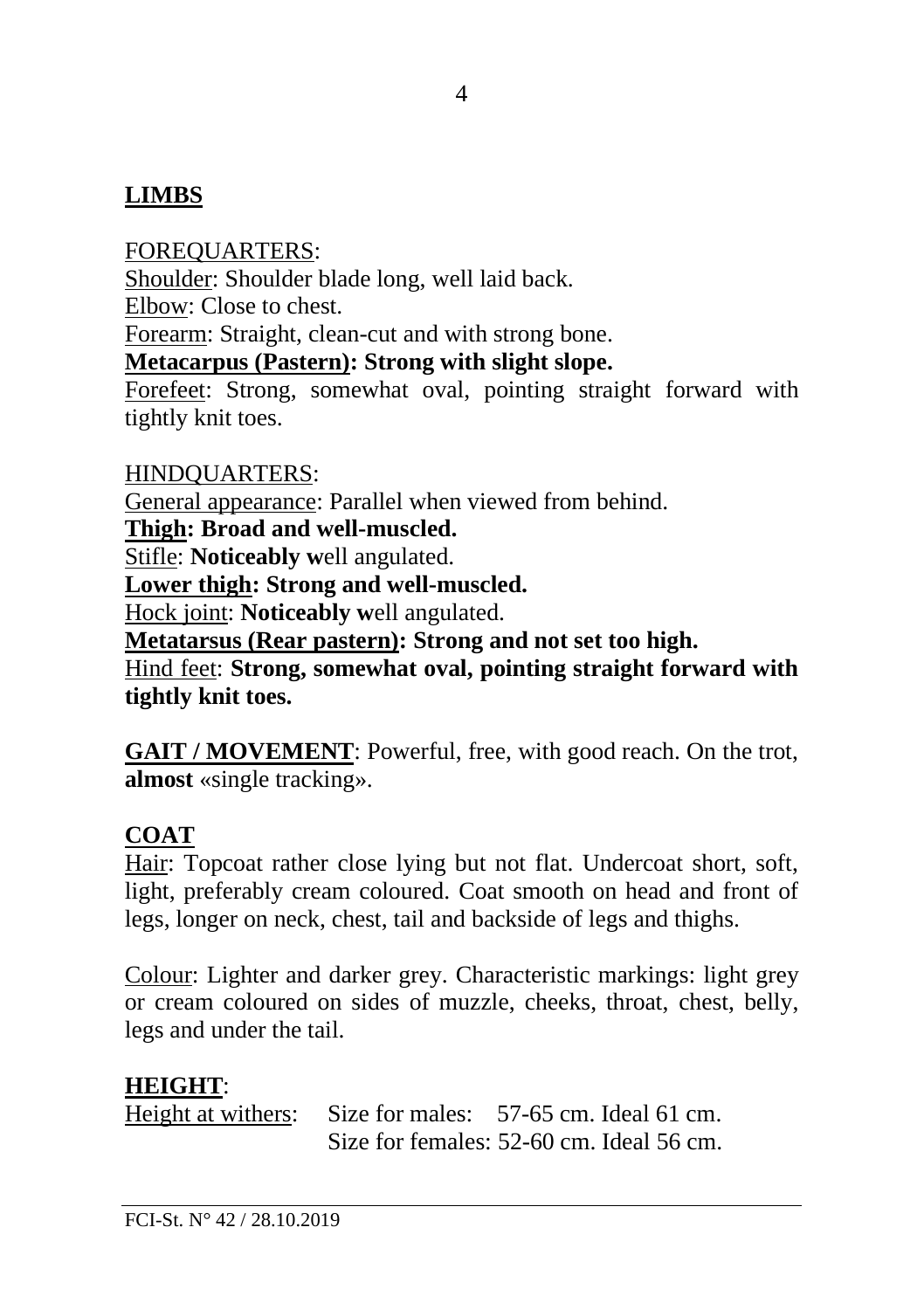**FAULTS**: Any departure from the foregoing points should be considered a fault and the seriousness with which the fault should be regarded should be in exact proportion to its degree and its effect upon the health and welfare of the dog **and its ability to perform its traditional work**.

- Yellow eyes.
- **Domed forehead and bulging cheeks.**
- Twisted tail, **tail too short, too loose and not touching the back.**
- **Unbroken, well defined white strip on throat down to point of sternum, so called « tie ».**
- **Lack of typical light markings on throat and brisket.**
- **Coat overlaid with black giving a sooty appearance.**

### **SEVERE FAULTS**:

- **Thin and under-developed lower jaw.**
- Snipy muzzle.
- Missing teeth, other than PM1 **and M3**.
- Deviating proportions, tending square body shape.
- Thin **or too heavy in** built.
- Thin bone
- Flat **and splayed** feet.
- Insufficient angulation **in front and/or rear**.
- Thin, whip-like tail.
- **Coat too short or open.**

# **DISQUALIFYING FAULTS**:

- Aggressive or overly shy.
- Any dog clearly showing physical or behavioural abnormalities.
- Over- or undershot bite.
- Hanging ears.
- Lack of characteristic cream coloured markings **on muzzle and cheeks**.
- Height at withers other than stated in the standard.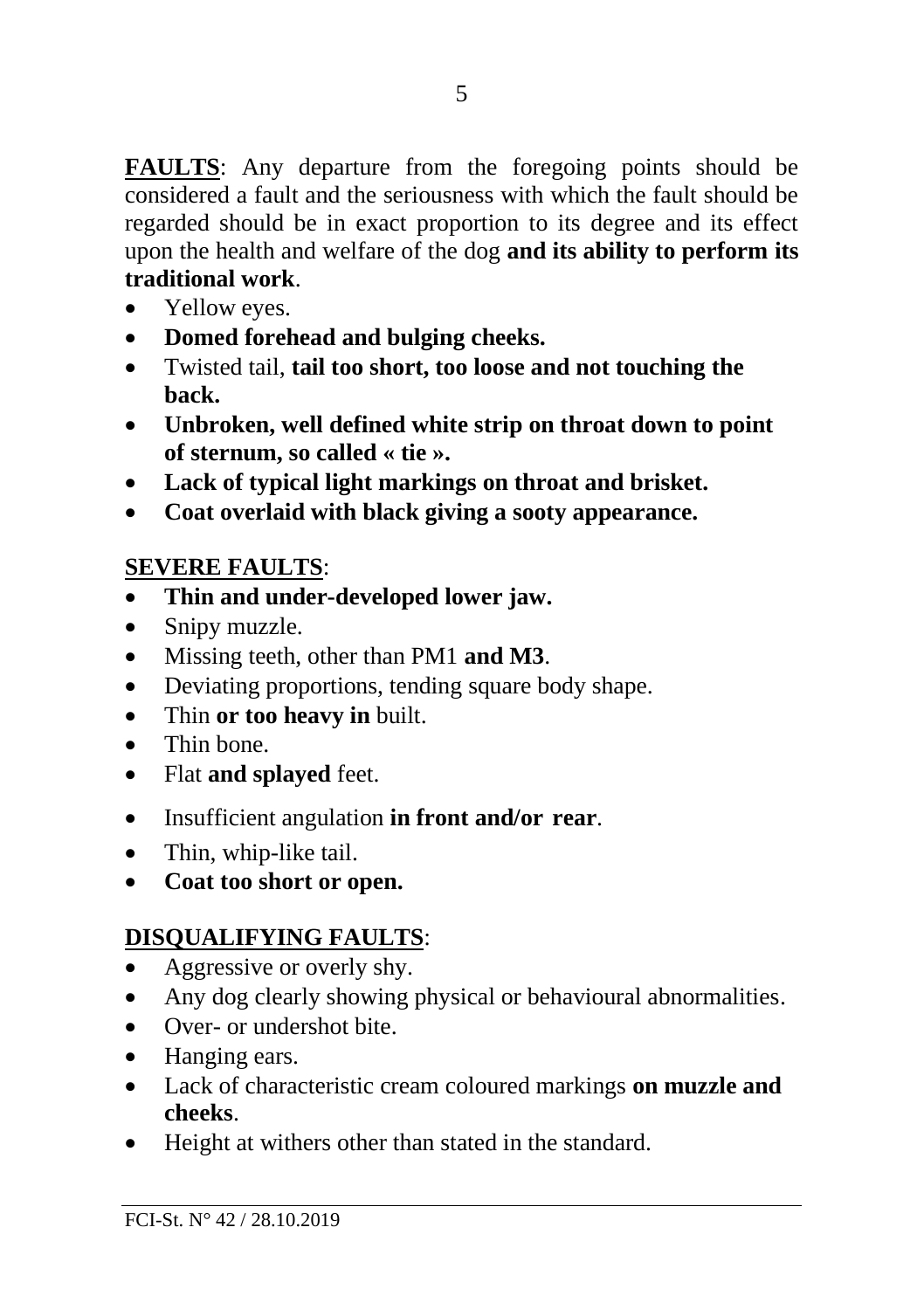## **N.B.**:

- Male animals should have two apparently normal testicles fully descended into the scrotum.
- Only functionally and clinically healthy dogs, with breed typical conformation, should be used for breeding.

## **The latest amendments are in bold characters.**